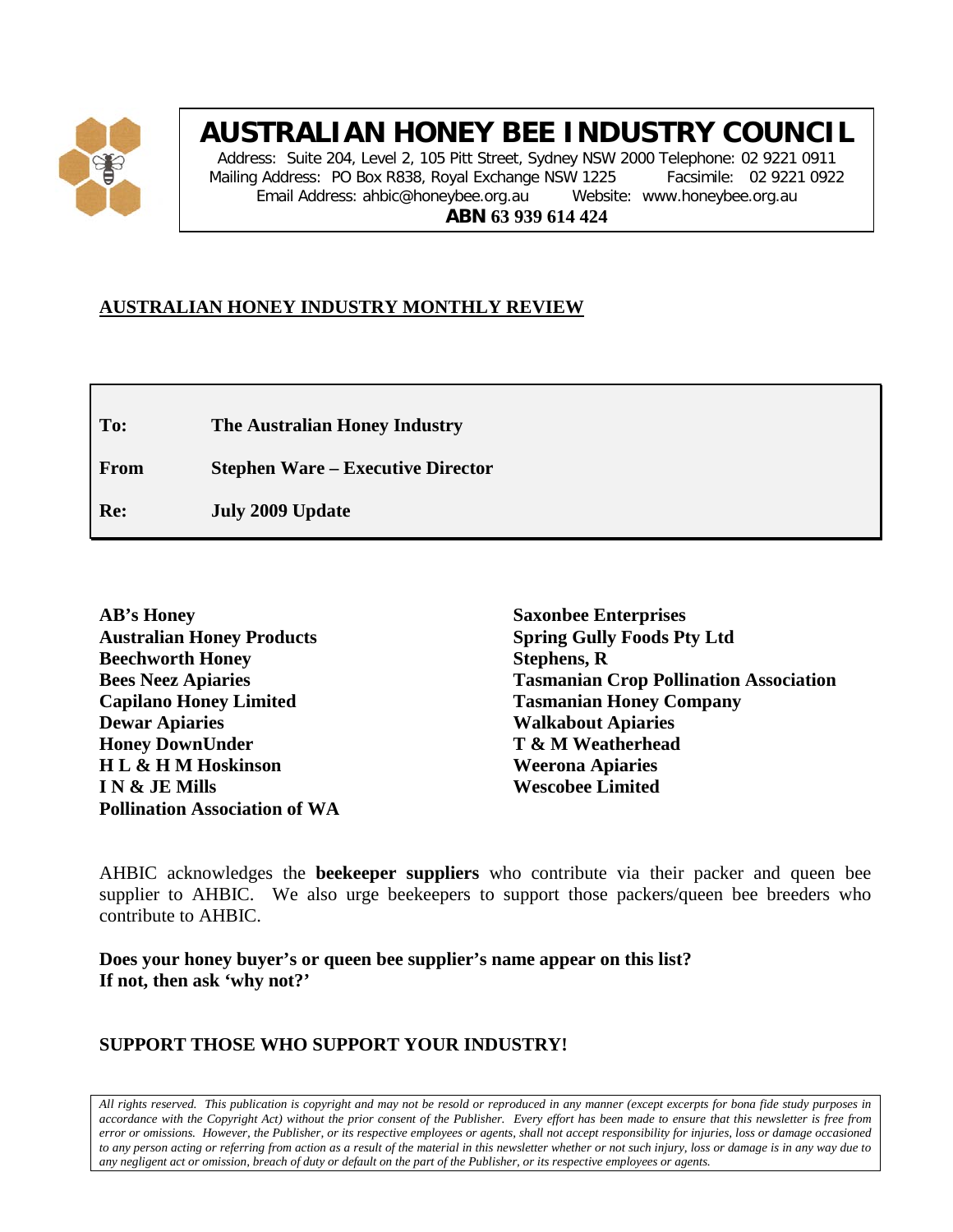## **NOTICE OF MEETING**

*Reconvened Annual General Meeting – 12 October 2009*

- 1. Notice is hereby given that the a re-convened meeting of the Australian Honey Bee Industry Council Inc is to be held on **Monday 12 October 2009** commencing at 11:00am.
- 2. The meeting is to be held at Quality Hotel, Melbourne Airport, 265 Mickleham Road, Tullamarine Victoria.
- 3. Enclosed are the papers for the above meeting. Should members wish to raise any additional matters please do not hesitate to contact me.
- 4. The proposed changes to the Constitution incorporate the Resolutions. In addition Capilano Beekeepers' Limited has also been included as the resolution on this motion at the AGM had been carried.
- 5. Prior to the meeting under separate cover, your Chairman has indicated that he will be writing to Capilano Honey and the Honey Packers and Marketers seeking their support for the above changes.
- 6. In addition to the Constitutional changes there will also be a resolution pertaining to the ongoing funding of the organisation.
- 7. Should you seek any further information or require clarification on the issues raised, please contact me.
- 8. Observers are welcome please advise the AHBIC office if you wish to attend by Monday 28 September 2009 as we will need to cater for the event.

\_\_\_\_\_\_\_\_\_\_\_\_\_\_\_\_\_\_\_\_\_\_\_\_\_\_\_\_\_\_\_\_\_\_\_\_\_\_\_\_\_\_\_\_\_\_\_\_\_\_\_\_\_\_\_\_\_\_\_\_\_\_\_\_\_\_\_\_\_\_\_\_\_\_\_\_\_\_\_\_\_\_\_\_\_\_

**Stephen Ware Executive Director**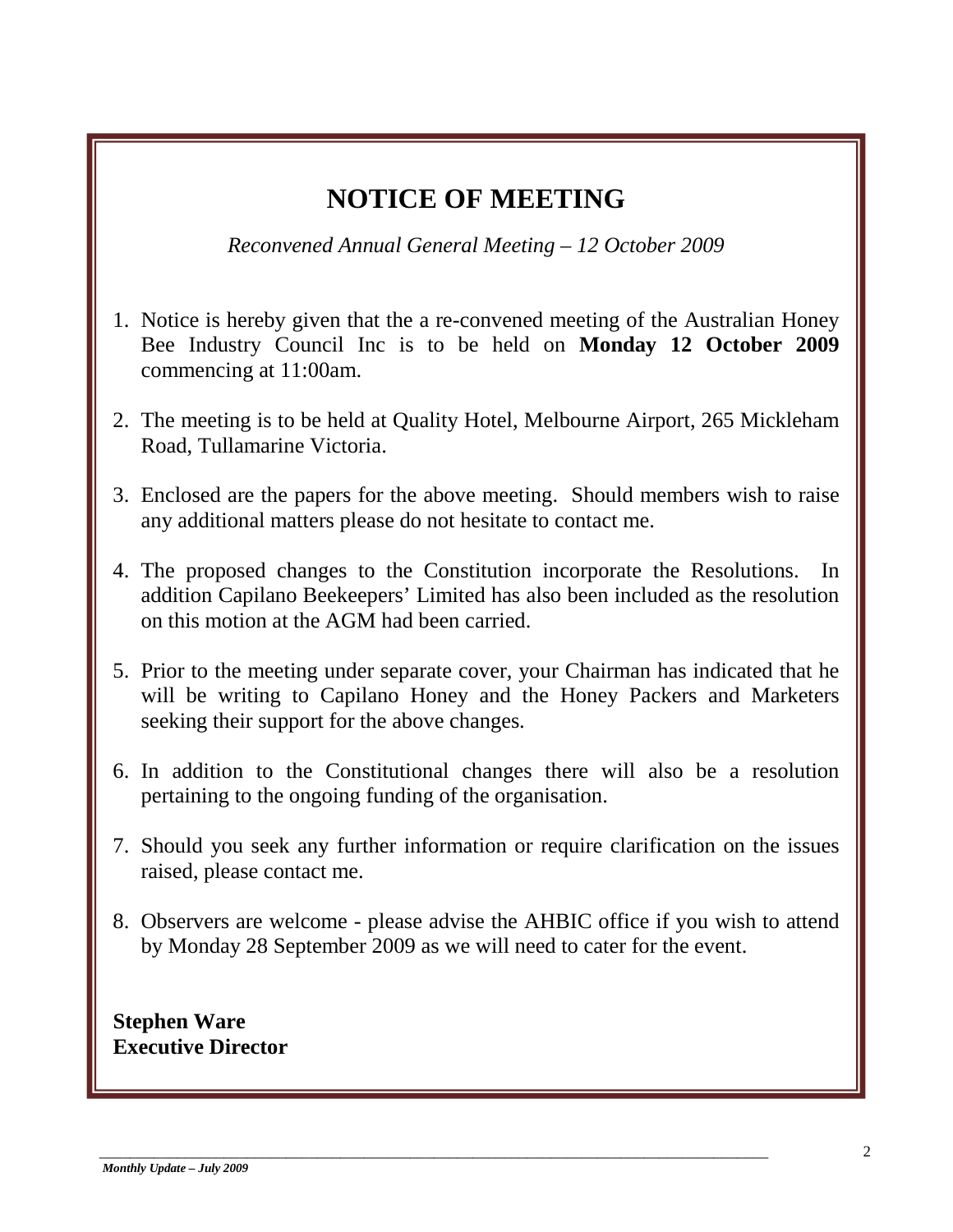## AUSTRALIAN HONEY BEE INDUSTRY COUNCIL INC.

Re-convened Annual General Meeting to be held at Quality Hotel, Melbourne Airport, 265 Mickleham Road Tullamarine Victoria on 12 October 2009 commencing at 11:00am

## **AGENDA**

#### **Attendees:**

- 12 Delegates from Federal Council of Australian Apiarists Associations
- 3 Delegates from Honey Packers and Marketers Association
- 2 Delegates from National Council of Crop Pollination Associations
- 2 Delegates from Australian Queen Bee Breeders Association
- **1. Opening**
- **2. Apologies**
- **3. Consideration of Constitutional Changes** *(Attachment 1)* In accordance of Section 19 of the AHBIC Constitution notice is hereby given of the Association's intent to amend its constitution in accordance with Attachment 1.

Member Associations should empower their delegate to vote on and /or amend any proposed constitutional changes that may be put forward.

Member Associations should formulate their views and make known their wishes to their elected AHBIC Delegates.

#### **4. AHBIC Funding**

**5. Election of Office Bearers**

**Chairperson Deputy Chairperson**

### **6. Election of Executive Board Members**

#### **7. Operation and Appointment of Committees**

- 7.1 Disease & Quarantine
- 7.2 Education
- 7.3 Resource
- 7.4 Food Safety and Prevention of Residues
- 7.5 Other committees as per conference decisions

\_\_\_\_\_\_\_\_\_\_\_\_\_\_\_\_\_\_\_\_\_\_\_\_\_\_\_\_\_\_\_\_\_\_\_\_\_\_\_\_\_\_\_\_\_\_\_\_\_\_\_\_\_\_\_\_\_\_\_\_\_\_\_\_\_\_\_\_\_\_\_\_\_\_\_\_\_\_\_\_\_\_\_\_\_\_

#### **8 Meeting Close**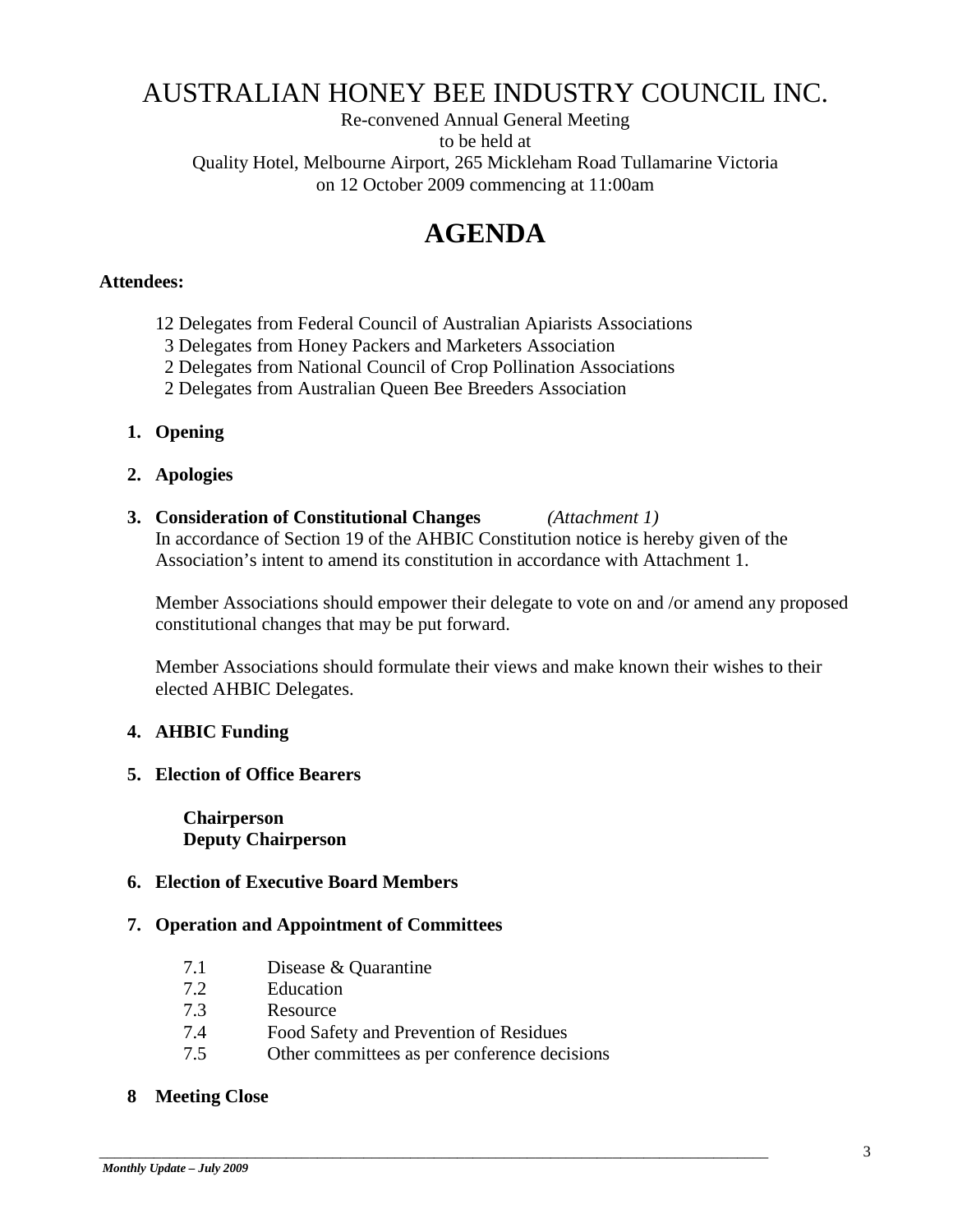#### **PROPOSED RESOLUTIONS**

- 1. That Section 4.1, 4.2 & 4.3 of the AHBIC Constitution be amended to delete FCAAA and replaced with the six beekeeping associations.
- 2. That Section 4.1, 4.2 & 4.3 be amended to include: a representative from Capilano Beekeepers Limited (CBL) and a representative of the non-commercial beekeeping sector.
- 3. That Section 4.9 is added to allow for the election of a non-commercial beekeeping sector.
- 4. That Section 5.1 is amended to allow for the Council from time to time to implement regulations and to suspend such standing orders to allow members of industry to move, second and debate resolutions.
- 5. A new Section 5.1.2 has been added.
- 6. That Section 5.2 is amended to allow for the Chairperson of AHBIC to be elected for two (2) years at each bi-annual Annual General Meeting.
- 7. That Section 5.2.4 be amended to allow for any financial member (of two years standing) of a member association as named in the Constitution shall be eligible for nomination and election to the AHBIC Executive Committee of Management, including the offices of Chairperson and Vice Chairperson.
- 8. That Section 5.3.4 is amended to allow for the Deputy Chairperson to be elected as per Section 4.3.
- 9. That Section 5.4 be amended to allow for an Executive Committee of five (5) persons comprising the Chairperson, Deputy Chairperson and three (3) committee members appointed at the Annual General Meeting.
- 10. That Section 5.5 is amended to allow for the Chairperson and Deputy Chairperson to be elected for a term of two (2) years running alternatively. The first year being the election of Chairperson and the next two Executive Members being determined by the highest recorded votes being for a bi-annual term.
- 11. That Section 5.6 is amended to allow for candidates for the elections of position on the AHBIC Executive Committee, including the Chairperson and Deputy Chairperson be lodged with the Executive Director 30 days in advance of the Annual General Meeting.
- 12. A new Section 5.7 has been added.
- 13. That Section 7.1 is amended to allow other sources of funding of the peak body.

- 14. That Section 8.2 is amended to allow for vacancies between Annual General Meetings to be filled by postal vote.
- 15. That Section 12.3 is amended to allow for the majority of votes to pass an ordinary resolution at Council Meetings and Executive Meetings
- 16. That Section 19 be amended to allow the Constitution be changed by a two thirds majority instead of the existing three quarters.
- 17. That Annexure 1 and 2 be deleted.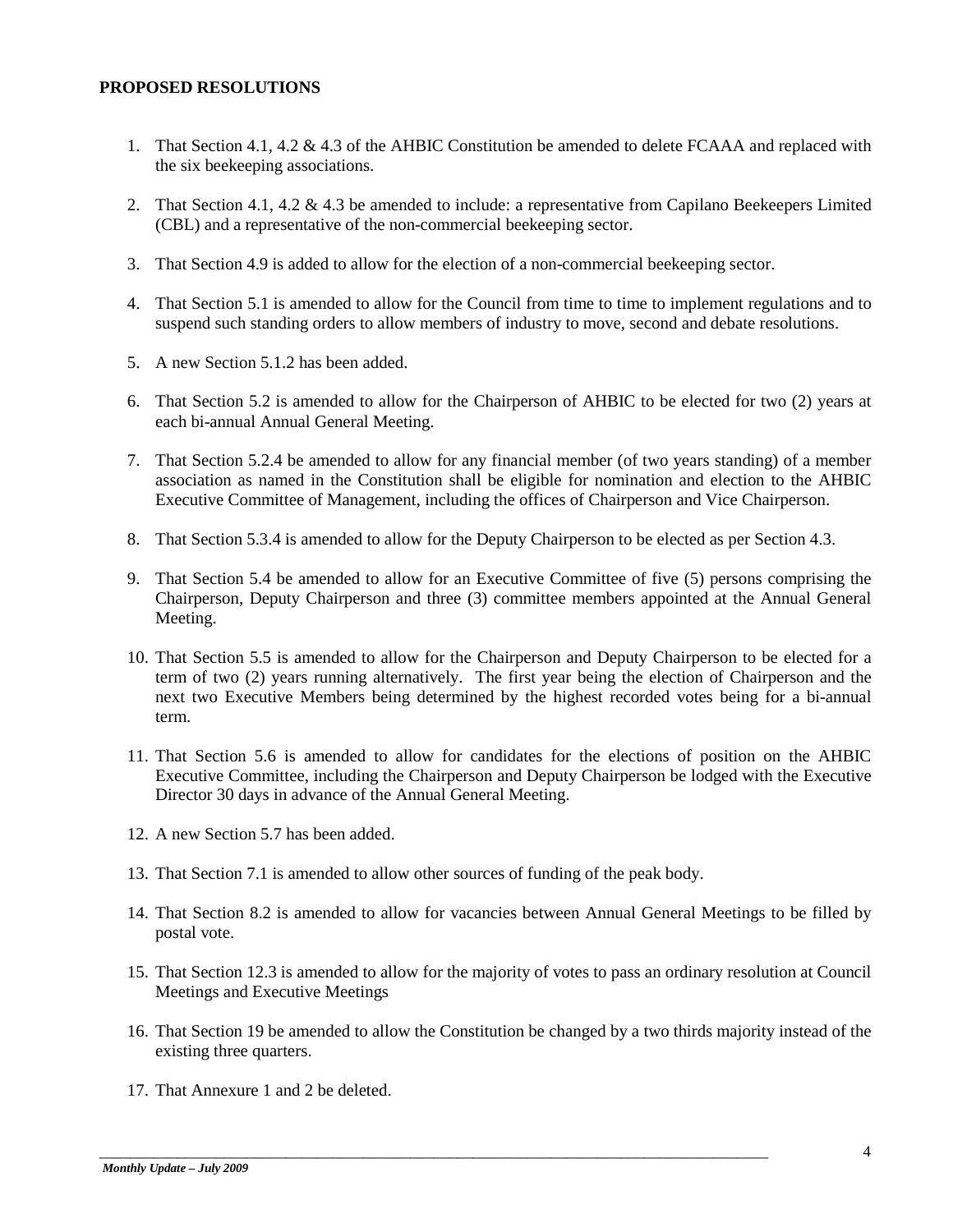#### **EFFECT OF RESOLUTIONS**

- 1. FCAAA is replaced by six beekeeping associations this is consistent with the AHBIC Review.
- 2. Capilano Beekeepers Limited and the non-commercial beekeeping sector are represented. This allows all members of industry to sit around the table.
- 3. That there is an election of a non-commercial beekeeping representative. This allows for the industry to pursue the introduction of a hive levy which will necessitate the non-commercial sector having the ability to put their views forward
- 4. This is to allow non members of council from time to time to move, second and debate resolutions should AHBIC wish to adopt a 'Conference' style structure in the future.
- 5. The effect of this is to allow member organisations the opportunity to attend any AHBIC Executive meeting and to address it at the invitation of the Chair. It also has the effect of removing the suggestion that AHBIC is a closed shop.
- 6. This allows for the election of a Chairperson for two years at each bi-annual AGM again consistent with the Review's recommendation that AHBIC move towards two year terms for the Executive Committee.
- 7. This allows for any financial member (of 2 years standing) to be eligible for nomination and election.
- 8. This allows for the direct election of the Deputy Chairperson from all Council delegates and not only from the HPMAA
- 9. The Executive Committee to consist of five (5) persons. This reduces the existing Executive to five whilst allowing the direct election of Executive members.
- 10. This allows for the Chairperson and Deputy Chairperson to be elected for two (2) years running alternatively.
- 11. All candidates for elections to lodge with the Executive Director 30 days in advance of AGM. This is a procedural resolution only.
- 12. This introduces a rule preventing an Executive Member for serving longer than six (6) consecutive years but does not prevent a member from seeking re-election by standing down.
- 13. This allows for other sources of funding for the peak body. This is a procedural resolution only.
- 14. This allows for vacancies between AGMs to be filled by postal vote. This is a procedural resolution only.
- 15. This allows for a majority of votes in favour to carry a resolution at Council Meetings and Executive Meetings.
- 16. This allows the Constitution to be changed by two thirds rather than three quarters.

\_\_\_\_\_\_\_\_\_\_\_\_\_\_\_\_\_\_\_\_\_\_\_\_\_\_\_\_\_\_\_\_\_\_\_\_\_\_\_\_\_\_\_\_\_\_\_\_\_\_\_\_\_\_\_\_\_\_\_\_\_\_\_\_\_\_\_\_\_\_\_\_\_\_\_\_\_\_\_\_\_\_\_\_\_\_

17. Annexure 1 and 2 are deleted as they really served no useful purpose and this can be achieved by a resolution of Council and relevant contracts with appropriate parties.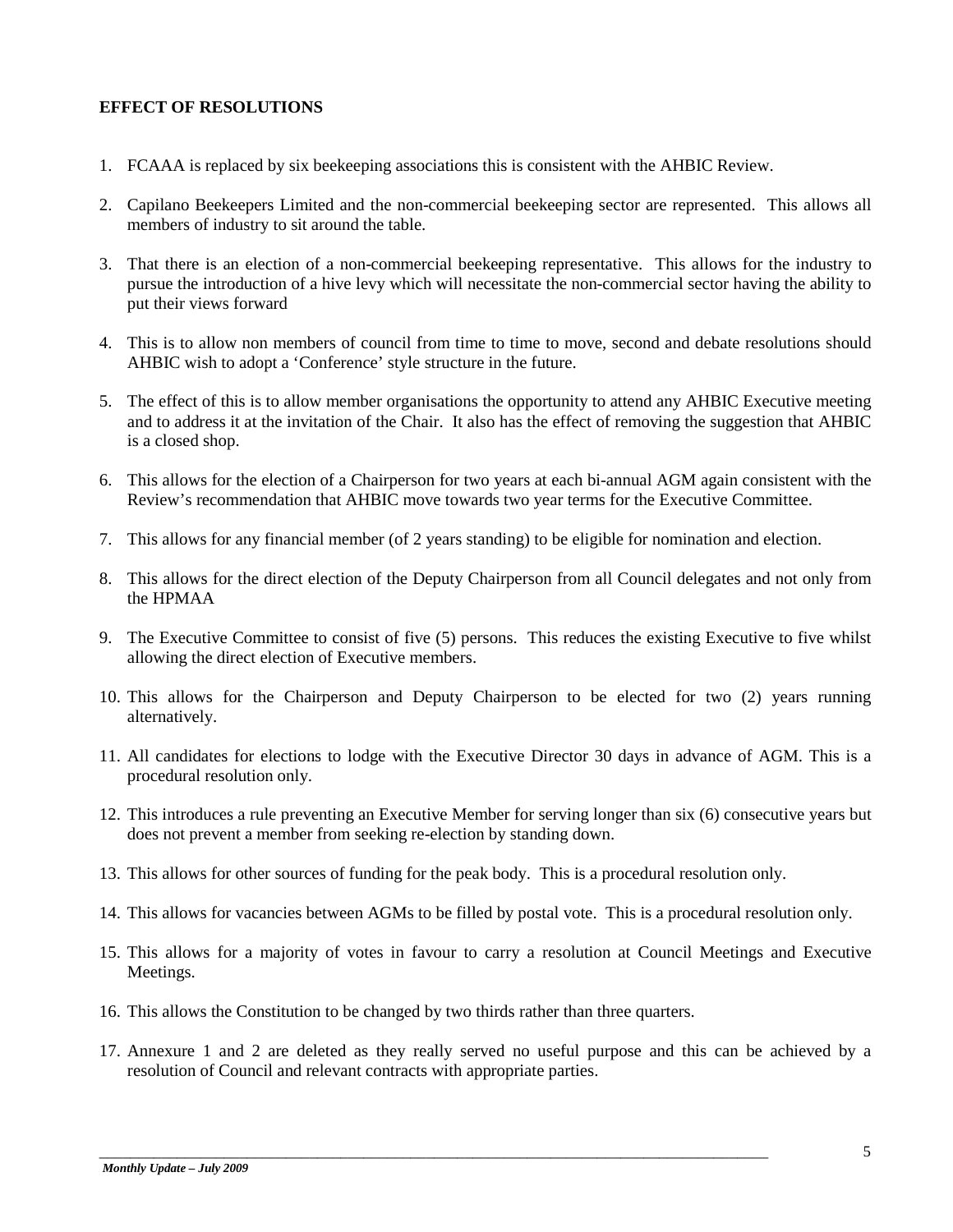The following reports were presented at the Annual General Meeting:

## **VARROA IN NEW GUINEA -** Dr Denis Anderson, CSIRO

Dr Denis Anderson outlined the recent developments in Papua New Guinea and in respect of the Varroa mite. Dr Denis Anderson among other things reported:

A population of *Varroa jacobsoni* mites was discovered in 2008 in Papua New Guinea that could readily reproduce on both worker and drone broods of *A. mellifera*. This newfound ability contrasts markedly with that of the mites' ancestors, which lacked the ability to reproduce on *A. mellifera* and were only able to reproduce on the drone brood of the local strain of *A. cerana* (a Java haplotype of *A. cerana*), which was first introduced to New Guinea from Java in the 1970's.

This 'shift' in *V. jacobsoni* reproductive ability in PNG has resulted in the large-scale death of *A. mellifera* colonies since 2006 and has caused hardship for local beekeepers. The 'new' mites are widespread, well established and cannot be eradicated from New Guinea.

The 'new' *V. jacobsoni* in PNG presents a new biosecurity threat to the Australian honeybee industry. Answers to the following questions are needed to fully clarify the threat:

- 1. Is the 'new' mites' life cycle and effects on *A. mellifera* the same as for *V. destructor* on *A. mellifera*?
- 2. Can the 'new' mite reproduce on the Java genotype of *A. cerana*?
- 3. Can the 'new' mite be effectively controlled with known acaricides?
- 4. Has the 'new' mite transmitted new microbial pathogens (particularly viruses) from *A. cerana* to *A. mellifera*?
- 5. Does the 'new' mite transmit or activate known microbial pathogens of *A. mellifera*?
- 6. Did the mite in PNG originate from a single female mother mite, or from multiple mother mites?

#### **BIOSECURITY FOR BEES AND THE RESPONSE TO THE PARLIAMENTARY INQUIRY**

Dr Glynn Maynard, DAFF Animal & Plant Health

Dr Glynn Maynard, replacing Mr Tom Aldred, reported on what the Department of Agriculture, Fisheries and Forestry are doing that will enhance Australia's preparedness, response and recovery to key Biosecurity threats to honeybees and pollination, particularly Varroa mite:

• Increasing our understanding about pollination requirements in Australia

- Improving our preparedness in the event of a significant incursion, including business continuity
- Reviewing monitoring and surveillance to ensure sound risk return
- Building relationships and networks between governments, industry and research bodies.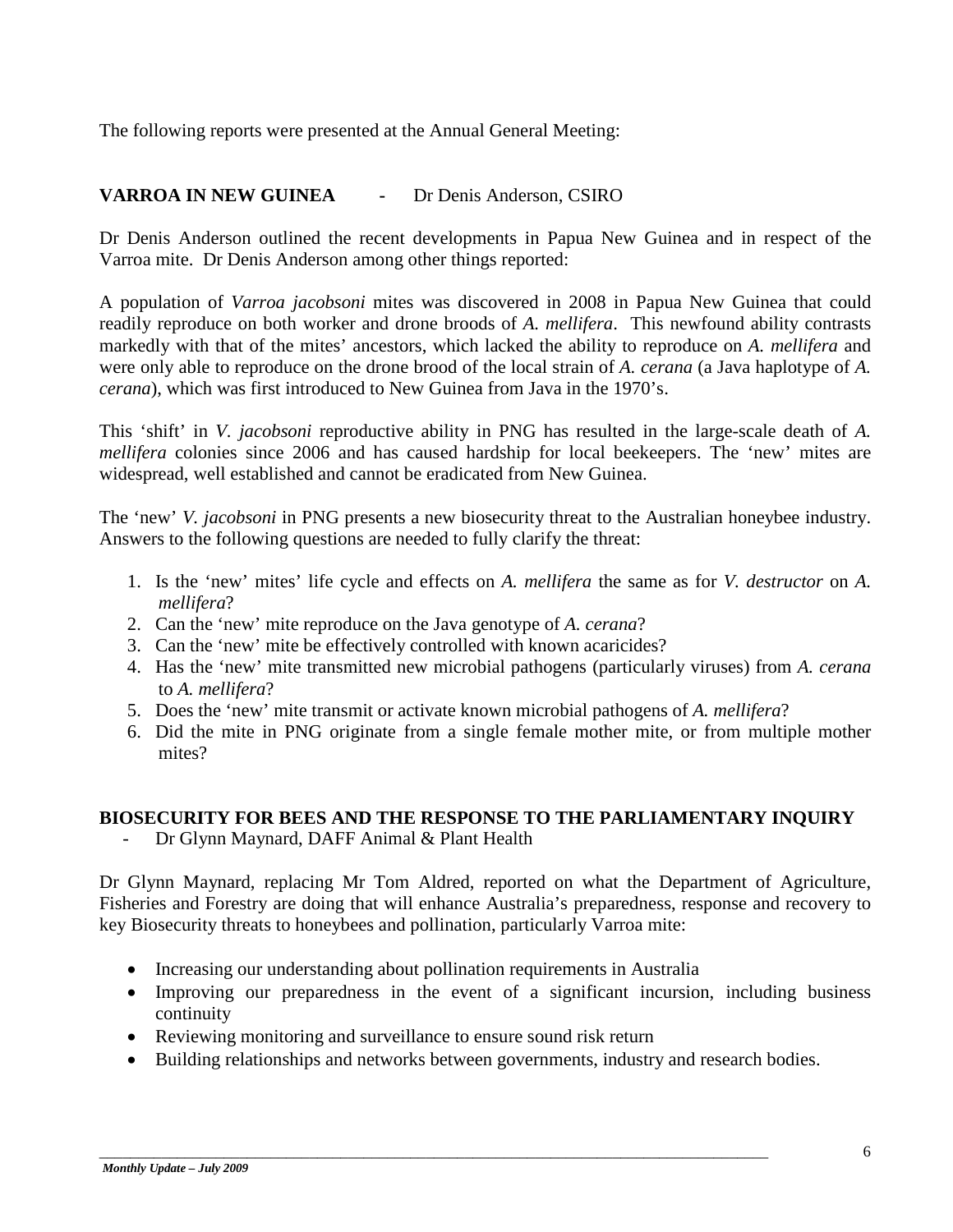## *NOSEMA CERANAE* **IN AUSTRALIA** - Dr Michael Hornitzky, NSW Department of Primary Industries

Nosemosis is the most widespread of adult bee diseases and causes significant economic losses to beekeepers worldwide. This disease was originally thought to be caused by a single *Nosema* sp, *Nosema apis*, a microsporidian which has a range of effects on honey bee colonies and adult bees; these include spring dwindling of adult bee populations, decreased honey production, decreased brood production and in severe cases nosemosis may kill colonies. *N. apis* reduces the lifespan of infected bees by about half in colonies in spring and summer. The capacity of infected bees to feed young larvae is reduced resulting in up to 15% of eggs in severely infected colonies failing to produce mature honey bee larvae in early summer and infected queens are generally superseded within a few weeks.

In 1994, a microsporidian similar to *N. apis* was described in Asian honey bees (*Apis cerana*) from China*.* This parasite, called *Nosema ceranae,* was subsequently detected in European honey bees (*Apis mellifera*) in Taiwan. More recently it has been found in Brazil, USA, Vietnam, and much of Europe.

In the past three years a new condition called Colony Collapse Disorder (CCD) disorder has been responsible for the death of hundreds of thousands of honey bee colonies. The loss of such a large number of honey bee colonies has had a significant impact on the pollination of seed and food crops and threatens food security.

The precise cause of CCD is unknown but it appears that the disorder has a multifactorial cause. There is little doubt that one of these causes is *Nosema ceranae.*

In 2007/2008 the Rural Industries Research & Development Corporation funded a survey of honey bee colonies in Australia to determine whether *Nosema ceranae* infected bees in Australia. The parasite was found in bees from Queensland, Victoria, South Australia, Tasmania and New South Wales. Western Australia is the only state in which this parasite has not been found.

We are currently involved in a follow up industry funded project to determine the prevalence of *Nosema ceranae* in the eastern States and its impact on honey bee colonies in Australia.

### **AUSTRALIAN QUEEN BEE BREEDING PROGRAM** - Mr Bruce White

The Australian Queen Bee Breeding Program (AQBBP), run by the Australian Queen Bee Breeding Group (AQBBG), is at a crossroads. When set up there was a high expectation that the industry would embrace it by purchasing breeder queens from the program. Sales have not met that expectation.

There is no question that the stock is of good quality and will do the job expected of it by beekeepers. However, the cost of maintaining that core of breeding stock, carrying out evaluations and replication is not cheap. This means that the sale price of breeder queens has to be higher than queen breeders and beekeepers have been used to paying in the past.

Currently the program has the next round of queen bees instrumentally inseminated. The evaluation process has been amended on the advice of Peter Oxley who has been to Europe studying evaluation schemes. This replication of evaluation stock will take place in spring this year.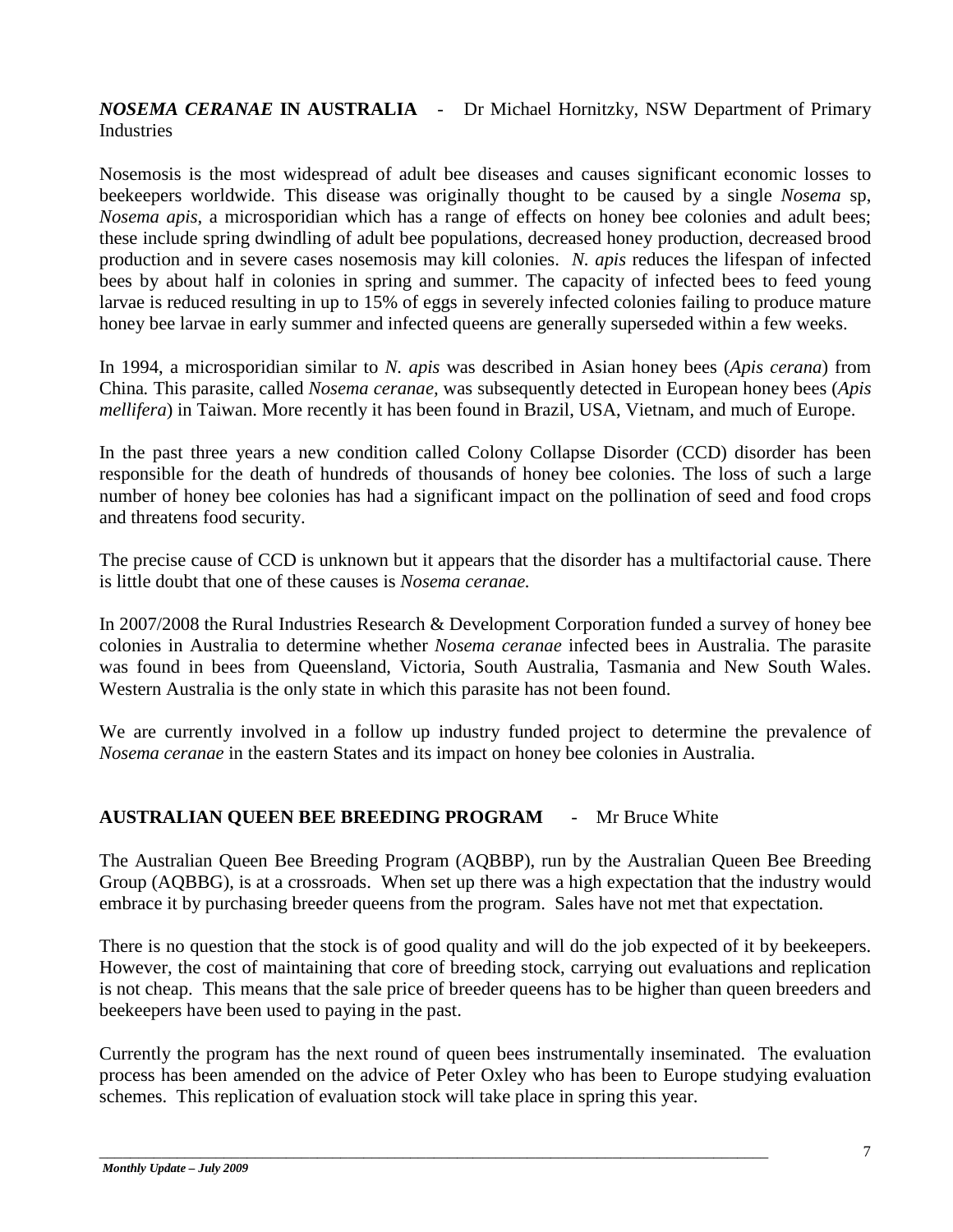One of the problems in the past has been that when the evaluated queen bees come up for sale they are around 12 months or more old. This means that queen breeders and beekeepers buying them for use in raising queen bees have a limited time in which to raise stock from them. The AQBBP is addressing this issue by now offering for sale queen bees from the evaluated lines, but not evaluated, inseminated from the evaluated line of choice. This will mean that a young queen bee is available that will last longer as a breeder queen from which to raise stock than the previously evaluated stock.

The evaluated stock will still be available for purchase but recent sales show that there will not be a big demand for these because of the expectation and way the breeder queen bees are used.

So the Executive of the AQBBG would urge queen breeders and beekeepers to look seriously at sourcing some of their breeder queens from the program so that it can remain viable. Branches of Associations should also consider buying queens and making progeny available to their members. This could be a way of increasing Branch membership.

Failure to sell queens will mean that the AQBBP will fold. This would be a serious blow for the beekeeping industry having in mind the amount of effort that has gone into bringing this stock together and the efforts that have been put into evaluating and maintaining the stock.

The AQBBP continues to enjoy a good relationship with Dr. Ben Oldroyd and Peter Oxley from the University of Sydney. Their input into the program is a valuable part of the success of the reproduction of the stock in the program.

### **HONEY BEE RESEARCH & DEVELOPMENT COMMITTEE (HBRDC)**

- Dr David Dall & Mr Des Cannon

Dr David Dall and Mr Des Cannon GAVE a report which included the following:

- Honeybee R & D Advisory Committee
- RIRDC Pollination R & D Program
- Pollination Australia
- RIRDC Honeybee R & D Program
- Current R & D Program Funding
- Research Projects completed in 2008-09
- Projects to continue in 2009-10 and
- New Projects

### **AHBIC REVIEW** - Mr Bill Weiss

Mr Bill Weiss presented the AHBIC Funding Review Committee Report which included 35 Recommendations. Mr Weiss advised that forty-two (42) submissions representative of all states were sufficiently diverse and robust for the review committee to identify several themes of common interest, and for the committee to confidently translate the evidence provided to a report and recommendations that as closely as possible represents the collective view of respondents.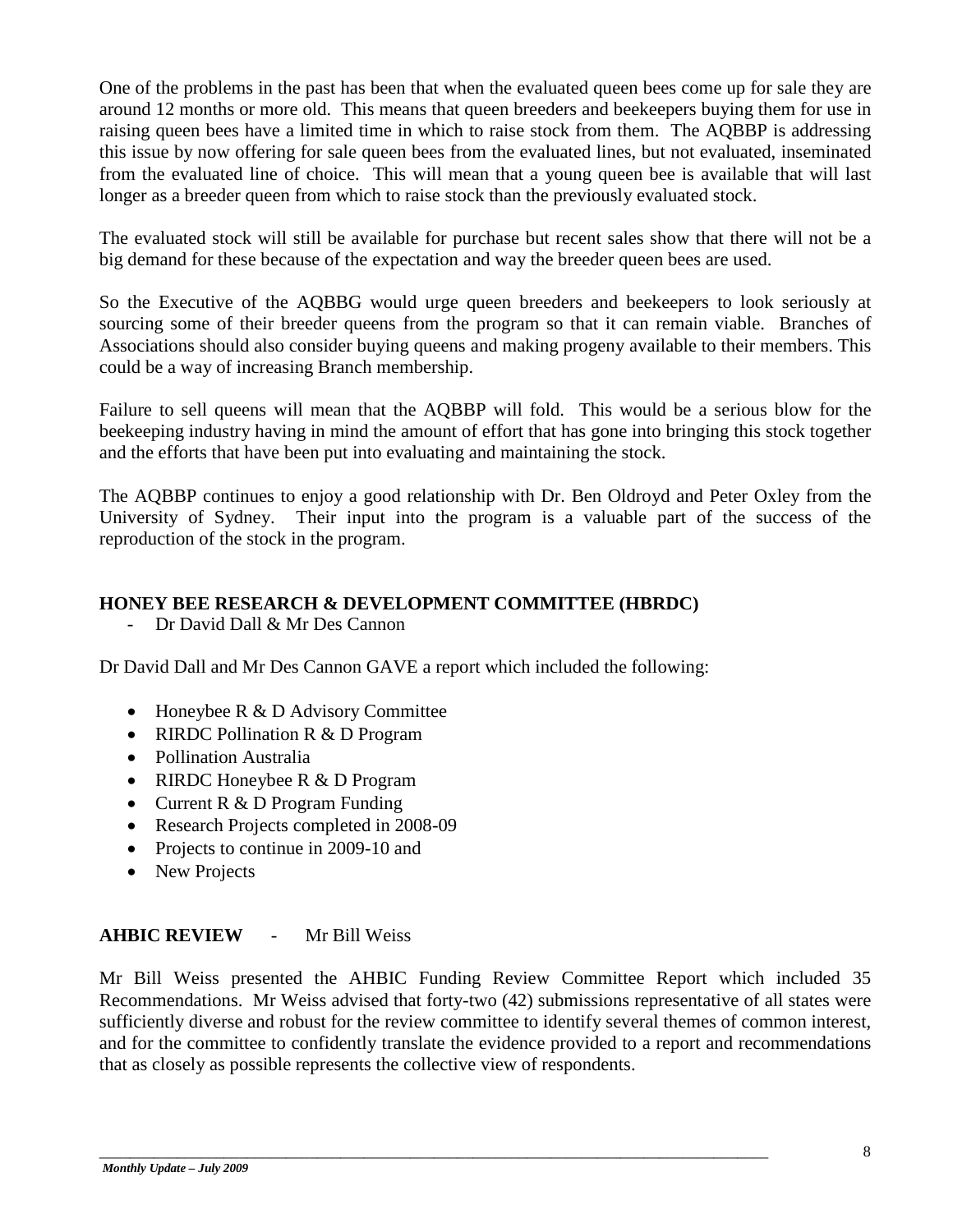#### **2010 CONFERENCE DATES**

| <b>FCAAA</b> | <b>Queensland Beekeepers Association</b>         | 17 - 18 June   |
|--------------|--------------------------------------------------|----------------|
|              | <b>New South Wales Apiarists Association</b>     | 20 - 21 May    |
|              | <b>Tasmanian Beekeepers Association</b>          | $4 - 5$ June   |
|              | <b>WA Farmers Federation- Beekeeping Section</b> | 11 - 12 June   |
|              | <b>South Australian Apiarists Association</b>    | $10 - 11$ June |
|              | <b>Victorian Apiarists Association</b>           | $2 - 3$ June   |

| <b>Honey Packers and Marketers Association</b>               | 26 May         |
|--------------------------------------------------------------|----------------|
| <b>National Council of Crop Pollination Associations</b>     | 19 June        |
| <b>Australian Queen Bee Breeders Association</b>             | 19 May         |
| <b>Australian Honey Bee Industry Council</b>                 | $20 - 21$ June |
| <b>Federal Council of Australian Apiarists' Associations</b> | 20 June        |

#### **AWARD OF EXCELLENCE**

Mr Keith McIlvride was this year's recipient of the AHBIC Award of Excellence. This award is presented for services to the industry.

Keith has served the industry in many ways: HBRDC Chair, the Organising Committee for Apimondia 2007, the Queen Bee Breeders' Group as well as a long time member of the NSW Apiarists' Association. He was also instrumental in setting up the AHBIC website.

Keith has always been passionate about the industry and there can be no debate that industry is better off for Keith's efforts. We sincerely thank him for his support.



*Chairman Lindsay Bourke presenting Keith with his award at the AHBIC Dinner*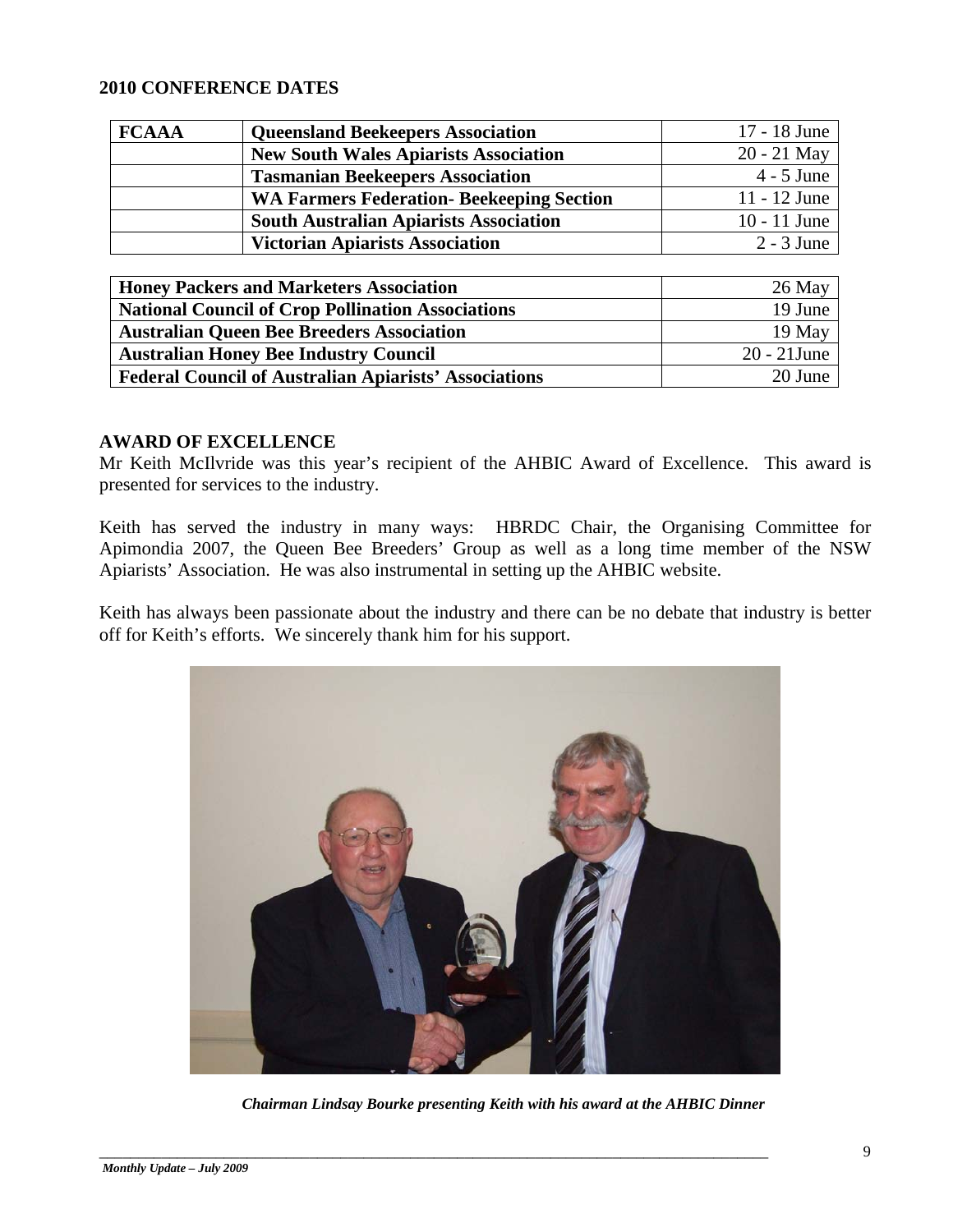## **NEW ZEALAND RECONSIDERS AUSTRALIAN HONEY IMPORTS**

*[www.tvnz.co.nz](http://www.tvnz.co.nz/) - 7 July 2009*

The New Zealand Ministry of Agriculture and Forestry (MAF) is stepping through the process of potentially clawing back its approval of honey imports from Australia.

It is now giving "careful consideration" to an independent panel's report on the requirements governing future imports of bee products from Australia.

MAF developed and implemented an import health standard in 2006 – leading to the import of 2,000kg of Australian honey in December 2006 – but it was successfully challenged by the bee industry.

The National Beekeepers' Association – which took the case against MAF director-general Murray Sherwin – pointed to MAF's acceptance that honey imports meant Paenibacillus alvei (P.alvei) bacteria would eventually be introduced to New Zealand.

An Erma ruling on 12 February 2007, concluded the bacteria would be a new organism in New Zealand.

The beekeepers' view was that Australian honey should not be allowed in unless the risks of P.alvei had been considered by Erma – a view upheld by the Court of Appeal.

But then Biosecurity Minister Jim Anderton said the decision made the nation's border protection system unworkable.

"If the law is not amended, we will have an unworkable situation at New Zealand's border," he told parliament last year.

MAF claimed it was not possible to test for all new micro-organisms on imported goods – over 100,000 mail items and 1,500 shipping containers arrive at the border daily – and unnecessary testing could leave New Zealand open to complaints of using a non-tariff trade barrier.

Law changes were made to require "passenger organisms" to be assessed under the Biosecurity Act, rather than the Hazardous Substances and New Organisms Act, even when they were new to New Zealand.

Re-Activating imports under the re-instated health standard has been suspended until MAF considered an independent panel's views on whether any amendment to the rules was required.

Sherwin said the report pointed to some areas in which the scientific evidence had evolved since the original risk analysis for the standard was undertaken. "It also raises some trade policy matters which are not strictly related to the underlying questions of the science behind the proposed standard," he said. "These issues require careful consideration."

Sherwin will take advice on international trade obligations before deciding in about a month's time whether changes to the standard are required.